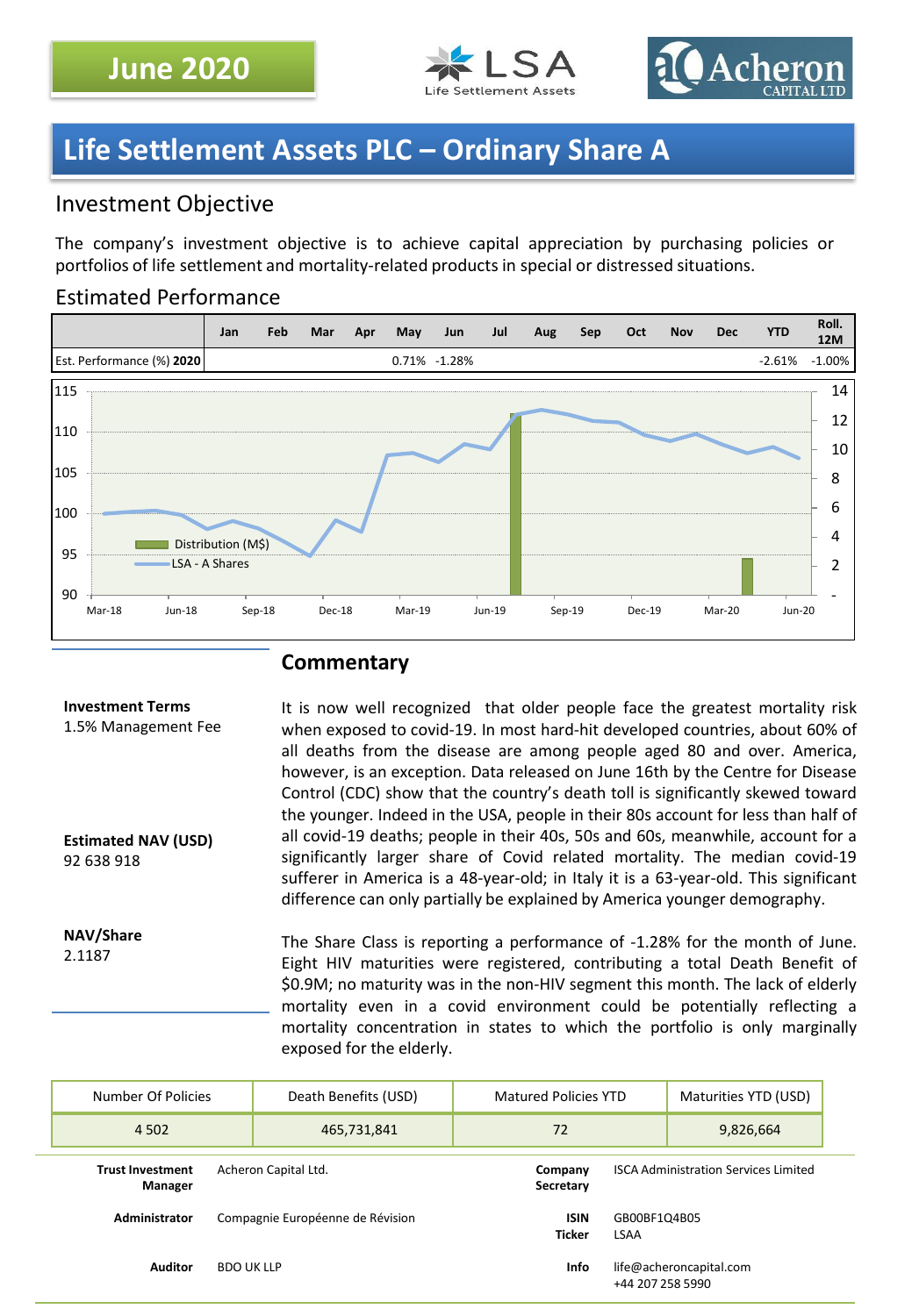# **June 2020**











**Distribution by Insurance Company**





**Maturities Since Inception**



(1)Indicates the available face amount to LSA which is a fractional interest of initial face amount. (2)Distribution by issue dates reflects the time since the life insurance policy was issued. Source of Data: Acheron Capital Ltd unless otherwise stated.